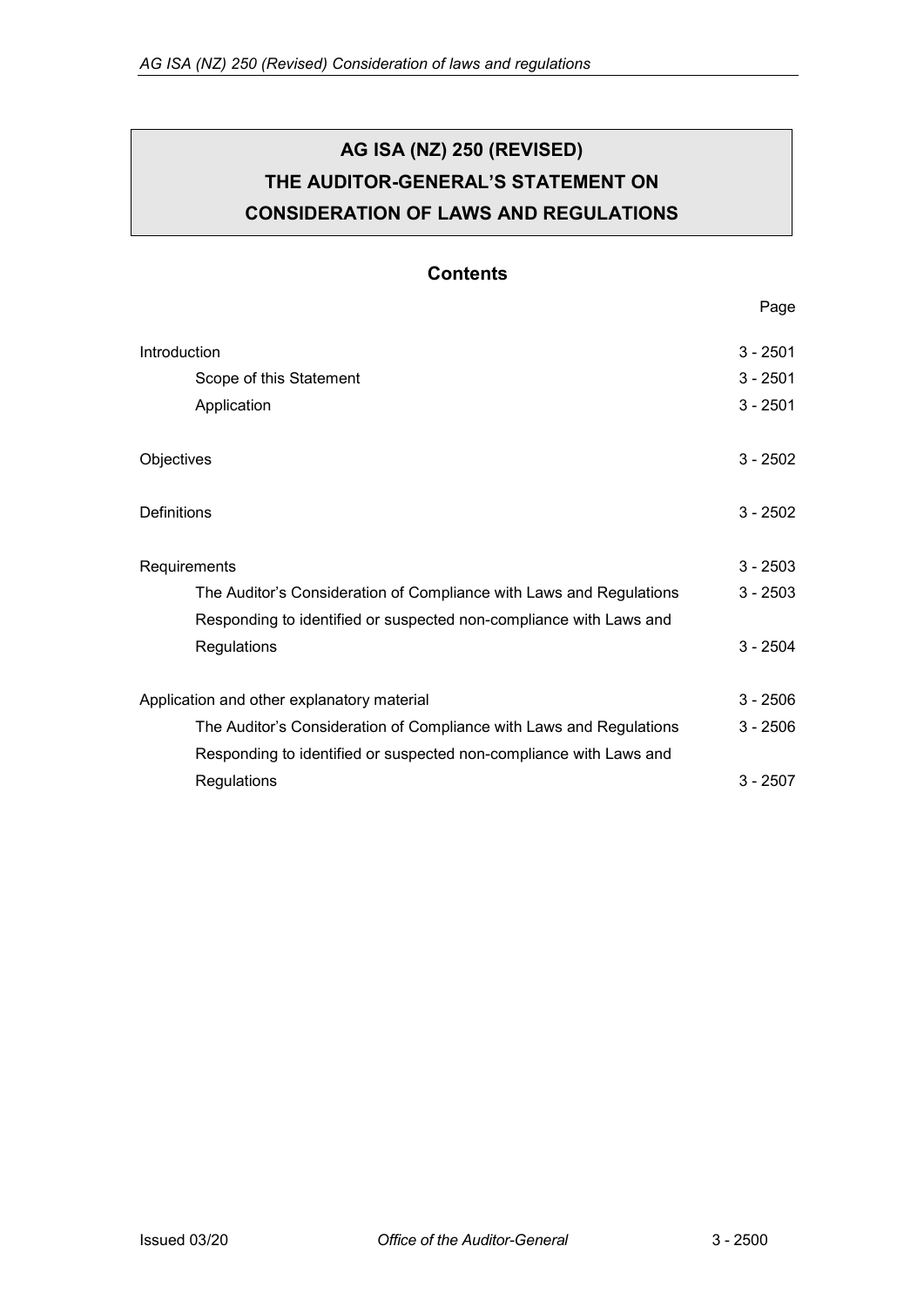# <span id="page-1-0"></span>**Introduction**

#### <span id="page-1-1"></span>**Scope of this Statement**

- 1. This Auditor-General's Auditing Statement:
	- (a) establishes the Auditor-General's requirements in relation to ISA (NZ) 250 (Revised): *Consideration of Laws and Regulations in an Audit of financial Statements* (ISA (NZ) 250 (Revised));<sup>[1](#page-1-3)</sup> and
	- (b) establishes additional requirements and provides associated guidance to reflect the public sector perspective.
- 2. This Statement and the equivalent auditing standard on which it is based reflect the requirements for considering laws and regulations when carrying out an annual audit. It should be noted that the requirements of this Statement and the equivalent auditing standard are not designed or intended to enable the Appointed Auditor to to carry out a legal compliance audit or to provide assurance on a public entity's compliance with all applicable laws and regulations.
- 3. Instead this Statement and the equivalent auditing standard reflect that it is the responsibility of management and those charged with governance to ensure that a public entity complies with laws and regulations.[2](#page-1-4)

#### <span id="page-1-2"></span>**Application**

- 4. Compliance with this Statement is mandatory for Appointed Auditors who carry out annual audits on behalf of the Auditor-General. This Statement requires compliance with all of the requirements of ISA (NZ) 250 (Revised) and the additional requirements included in this Statement.
- 5. This Statement applies to audits of financial statements and/or performance information that have been prepared for reporting periods beginning on or after 1 April 2020, although earlier application is encouraged.
- 6. There are specific issues of compliance with laws and regulations for the Appointed Auditor to consider when auditing appropriations in government departments (including planning, carrying out fieldwork, and reporting). For further guidance, the Appointed

-

<span id="page-1-3"></span>The ISA (NZ) Auditing Standards are scoped so that they apply to audits of "historical financial information". However, for the purposes of the Auditor-General's Auditing Standards and Statements, all references to "historical financial information" should be read as the audit of "historical financial statements and historical performance information".

<span id="page-1-4"></span>Issued 03/20 *Office of the Auditor-General* 3 - 2501 2 Ponomiance information :<br>Nothing in this Statement requires or permits Appointed Auditors to provide opinions (in a legal sense) on a public entity's compliance with relevant laws and regulations or to carry out a legal compliance audit. As a result, Appointed Auditors must take care to ensure that, unless a legal compliance audit has been carried out, any references to laws and regulations in their audit reports or management letters cannot be misconstrued by readers as the auditor providing assurance on the public entity's compliance with those laws and regulations.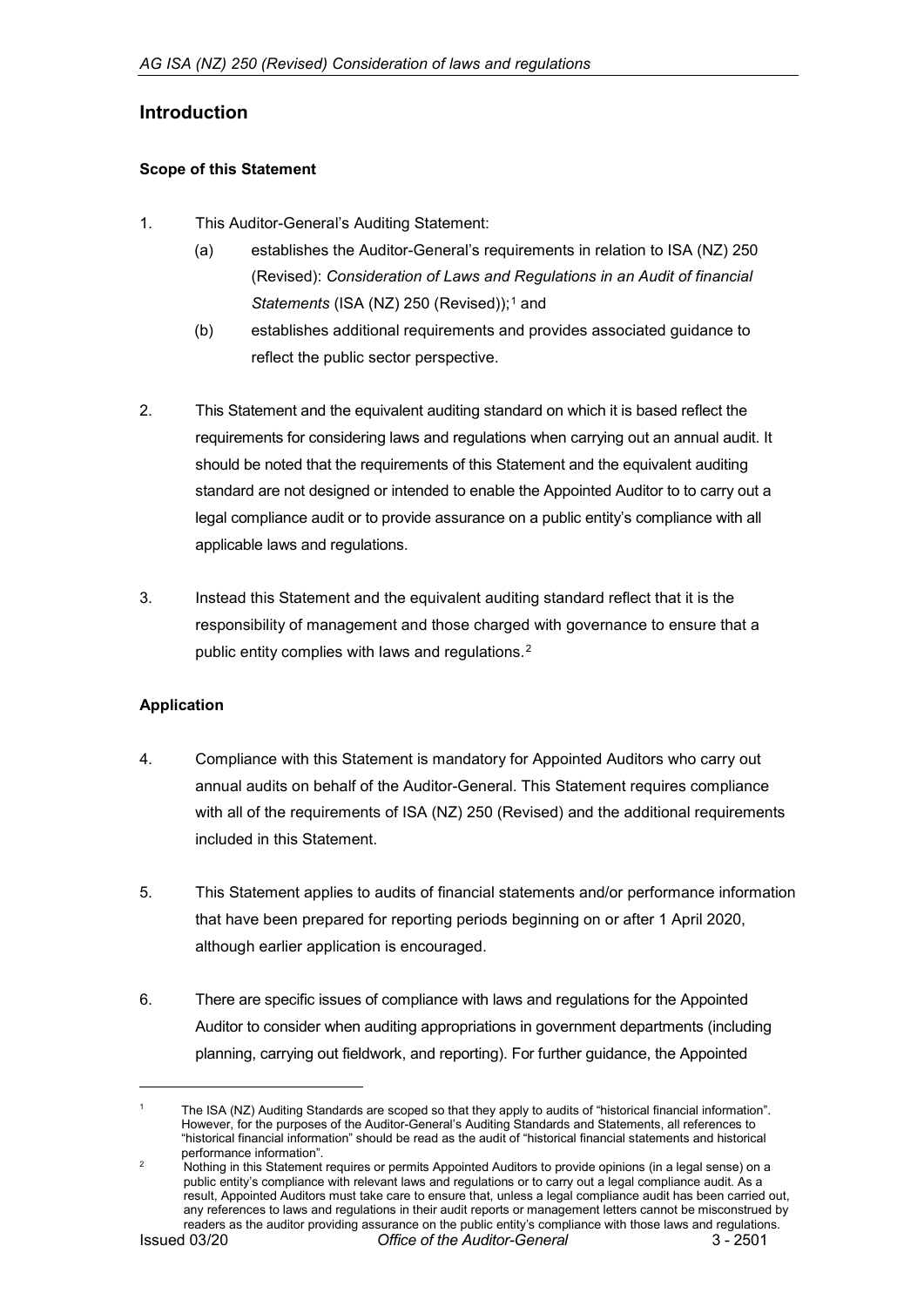Auditor is to refer to AG-2: *The appropriation audit and the Controller function* and/or the applicable audit brief.

7. In addition, the Auditor-General may require Appointed Auditors to carry out additional work on compliance with laws and regulations in the course of an annual audit. If this is required, Appointed Auditors should refer to Auditing Standard AG-3 and the relevant audit brief for instructions and guidance on this additional work.

# <span id="page-2-0"></span>**Objectives**

- 8. The objectives of the Appointed Auditor are to:
	- (a) consider compliance with laws and regulations:
		- (i) obtaining sufficient appropriate audit evidence regarding compliance with the provisions of those laws and regulations generally recognised to have a direct effect on the determination of material amounts and disclosures in the financial statements and performance information;
		- (ii) performing specified audit procedures to help identify instances of noncompliance with *other* laws and regulations that *may* have a material effect on the financial statements and performance information; and<sup>[3](#page-2-2)</sup>
	- (b) respond appropriately to identified or suspected non-compliance with laws and regulations identified during the audit.

# <span id="page-2-1"></span>**Definitions**

-

- 9. For the purpose of this Auditor-General's Auditing Statement, the defined terms have the meanings attributed:
	- (a) in the Glossary of Terms issued by the New Zealand Auditing and Assurance Standards Board (the NZAuASB glossary) of the External Reporting Board (although, where a term with a specific meaning in the New Zealand public sector differs from the NZAuASB glossary, the New Zealand public sector definition shall prevail); and
	- (b) in the Auditor-General's Glossary of Terms.

<span id="page-2-2"></span>Issued 03/20 *Office of the Auditor-General* 3 - 2502 The Auditor-General's auditing standard, AG-3, contains additional objectives in respect of considering laws and regulations that do not meet the criteria outlined in paragraph 8(a).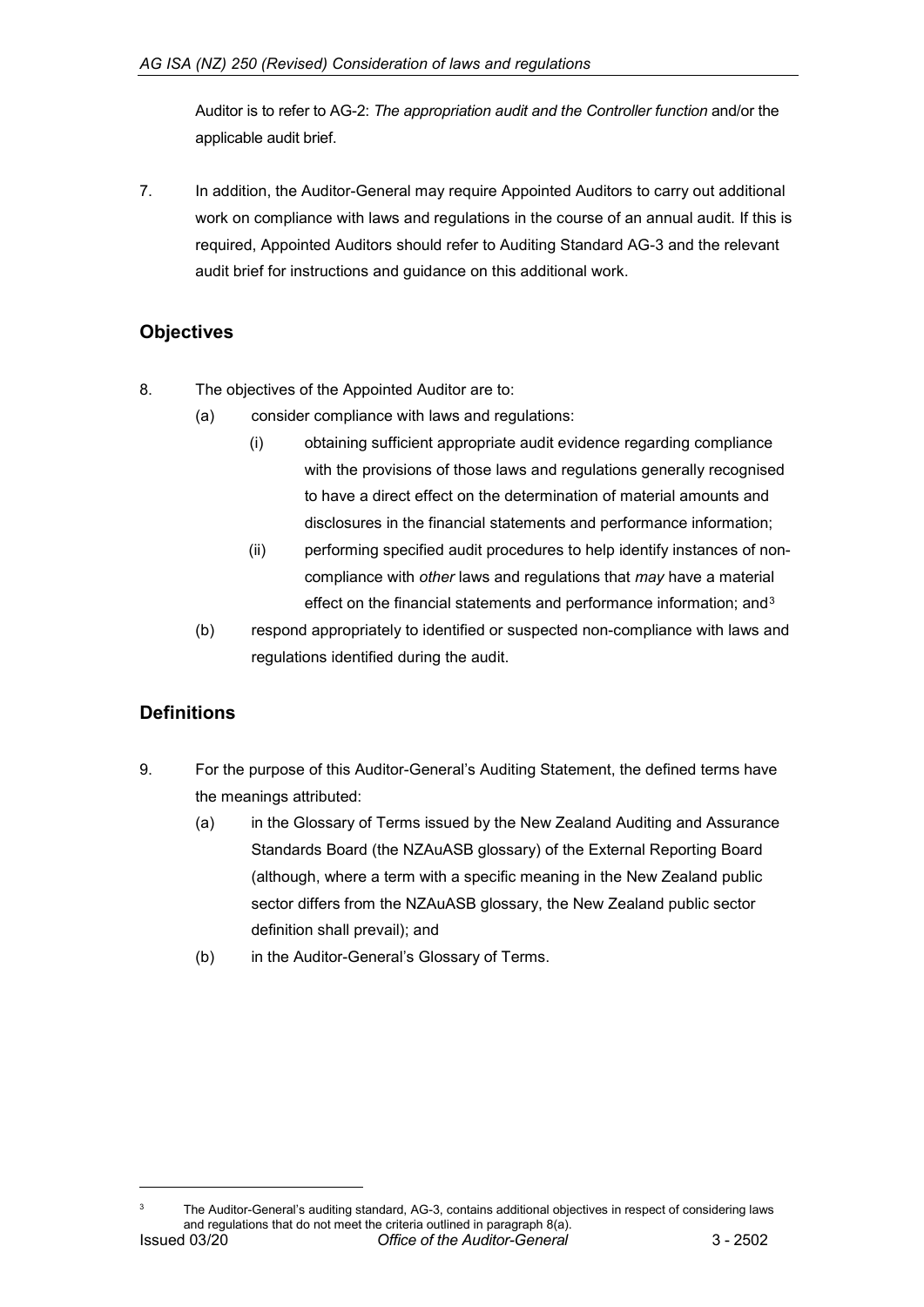# <span id="page-3-0"></span>**Requirements**

#### <span id="page-3-1"></span>**The Auditor's Consideration of Compliance with Laws and Regulations** (ref: para. A1 - A4)

- 10. The Appointed Auditor shall, in meeting the requirements of paragraph 13 of ISA (NZ) 250 (Revised):
	- (a) gain an understanding of any laws and regulations that apply to the public entity that are generally recognised to have a direct effect on the determination of material amounts and disclosures in the financial statements and performance information;
	- (b) familiarise themselves with any guidance or direction from the OAG, including in the applicable audit brief;
	- (c) maintain a general awareness of current events by monitoring:
		- (i) the results of any Parliamentary scrutiny of the public entity or the sector in which it operates;
		- (ii) the outcome of any reviews by government agencies;
		- (iii) the outcome of any court proceedings; and
		- (iv) comments in the media; and
	- (d) monitor the development of any new legislative requirements that are likely to affect the public entity.
- 11. The Appointed Auditor shall obtain an understanding of the legal and regulatory framework that applies to the public entity in accordance with the requirements of paragraph 13 of ISA (NZ) 250 (Revised) and ensure that their audit file includes adequate documentation that:
	- (a) provides a description of the legal and regulatory framework applicable to the entity and the industry or sector in which it operates;
	- (b) provides a description of how the public entity ensures that it complies with that framework;
	- (c) identifies the laws and regulations that have a direct effect on the determination of material amounts and disclosures in the financial statements and performance information and why the Appointed Auditor has assessed those laws and regulations as material; and
	- (d) identifies the audit procedures that the Appointed Auditor plans to perform to assess compliance with those laws and regulations that have been identified as having a direct effect on the determination of material amounts and disclosures in the financial statements and performance information.
- Issued 03/20 *Office of the Auditor-General* 3 2503 12. The Appointed Auditor shall perform audit procedures in keeping with paragraph 14 of ISA (NZ) 250 (Revised) in order to meet the objectives of this statement to obtain sufficient appropriate audit evidence that the public entity has complied with those laws and regulations that have been identified as having a direct effect on the determination of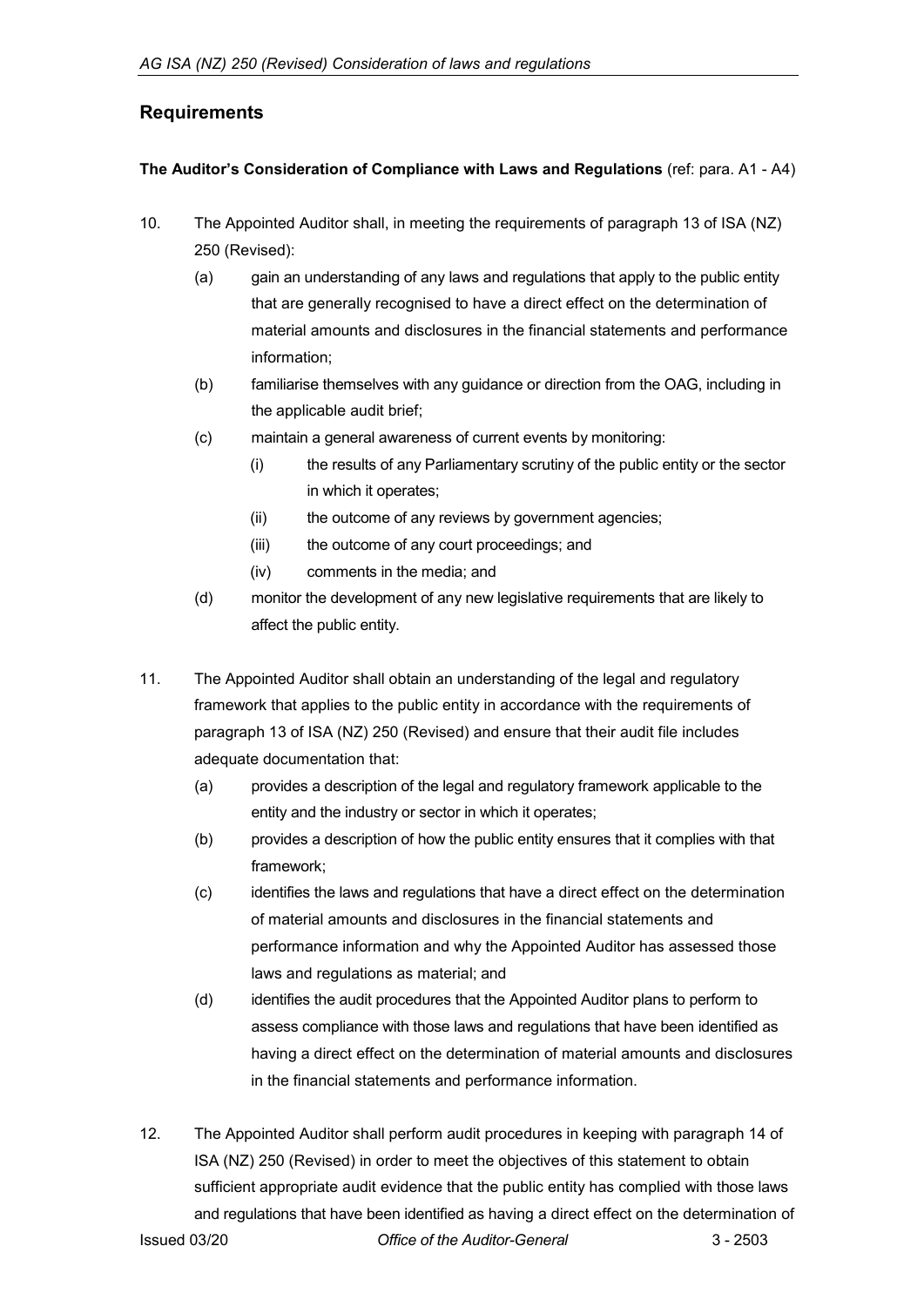material amounts and disclosures in the financial statements and performance information.

- 13. In carrying out audit procedures on those laws and regulations that have been identified as having a direct effect on the determination of material amounts and disclosures in the financial statements and performance information, the Appointed Auditor shall comply with any guidance provided by the OAG, including the applicable audit brief.
- 14. The Appointed Auditor shall, in meeting the requirements of paragraph 15 of ISA (NZ) 250 (Revised), follow any guidance or direction from the OAG, including in the applicable audit brief.
- 15. The Appointed Auditor shall, in meeting the requirements of paragraph 16 of ISA (NZ) 250 (Revised), remain alert during the annual audit for any possible non-compliance with other laws or regulations that could be considered to have a direct effect on the determination of material amounts and disclosures in the financial statements and performance information, although they may not have been originally identified as relevant during audit planning.

#### <span id="page-4-0"></span>**Responding to identified or suspected non-compliance with Laws and Regulations**

- 16. The Appointed Auditor shall not provide opinions (in a legal sense) on a public entity's compliance with laws and regulations. Nothing in the Auditor-General's responsibility to consider laws and regulations in the annual audit, including references to certain laws and regulations disclosed in the audit report or the letter to management or those charged with governance, should be misconstrued as the auditor providing a legal opinion on the entity's compliance with relevant laws and regulations (ref: para. A5).
- 17. The Appointed Auditor shall not report a public entity's non-compliance with laws and regulations to any responsible Minister or to Parliament without prior OAG authorisation. The OAG is responsible for making these decisions and shall consider factors such as the frequency or pattern of non-compliance and the effects of noncompliance when making its decision. Communication with any Minister about instances where non-compliance with laws and regulations is considered to be material shall be done directly by the OAG, in consultation with the Appointed Auditor.
- 18. If there is uncertainty about the nature of non-compliance with laws and regulations, the Appointed Auditor shall request and obtain the public entity's view, which may include any legal advice it has obtained, before consulting the OAG. If doubt exists on whether there is non-compliance and the Appointed Auditor needs independent legal advice, the Appointed Auditor shall obtain the legal advice from the Assistant Auditor-General – Legal, Policy, and Inquiries at the OAG. In doing so, the Appointed Auditor shall obtain,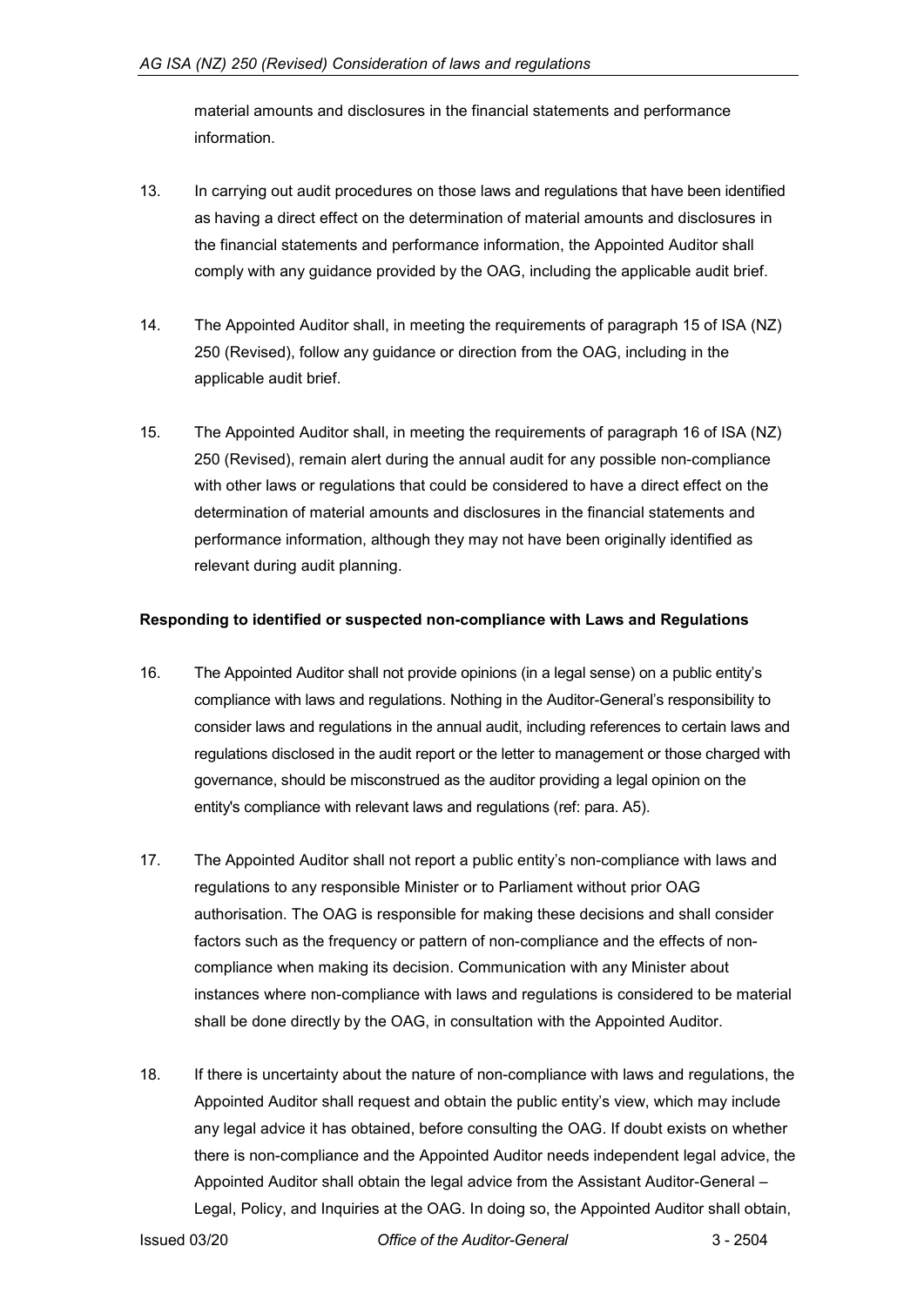if possible, any legal advice that has been obtained by the public entity about the suspected non-compliance and provide this advice to the OAG.

#### *Immediate reporting of certain types of non-compliance to the OAG*

- 19. The Appointed Auditor shall immediately inform the OAG about any non-compliance with laws and regulations that:
	- (a) is considered to have a direct effect on the determination of material amounts and disclosures in the financial statements and performance information, and for which the OAG has not provided guidance;
	- (b) calls into question the ethics or behaviour of management and/or those charged with governance or where fraud is suspected; or
	- (c) where management and/or those charged with governance are suspected of being involved in any deliberate non-compliance with a law or regulation (ref: para. A6).

#### *Reporting instances of non-compliance*

- 20. The Appointed Auditor shall immediately advise the OAG when management and/or those charged with governance are involved in non-compliance with the laws and regulations identified in paragraph 8(a) of this statement, so the OAG is involved in developing the response to the requirements contained in paragraphs 25 and 29 of ISA (NZ) 250 (Revised).
- 21. The Appointed Auditor shall immediately inform the appropriate level of management of any non-compliance that is of such a nature that it can be remedied or repaired (for example, illegal investments). This provides management with the opportunity to take prompt action to correct any non-compliance.
- 22. In addition to the reporting requirements of paragraph 23 of ISA (NZ) 250 (Revised), the Appointed Auditor shall report in the management letter (to the appropriate level of management or those charged with governance) any concerns they have about the integrity of internal control or other deficiencies that affect the ability of the public entity to monitor its compliance with laws and regulations.
- 23. All instances of a public entity's non-compliance with laws and regulations identified during the annual audit shall be reported to the OAG in the document summarising the audit conclusions (ref: para. A7).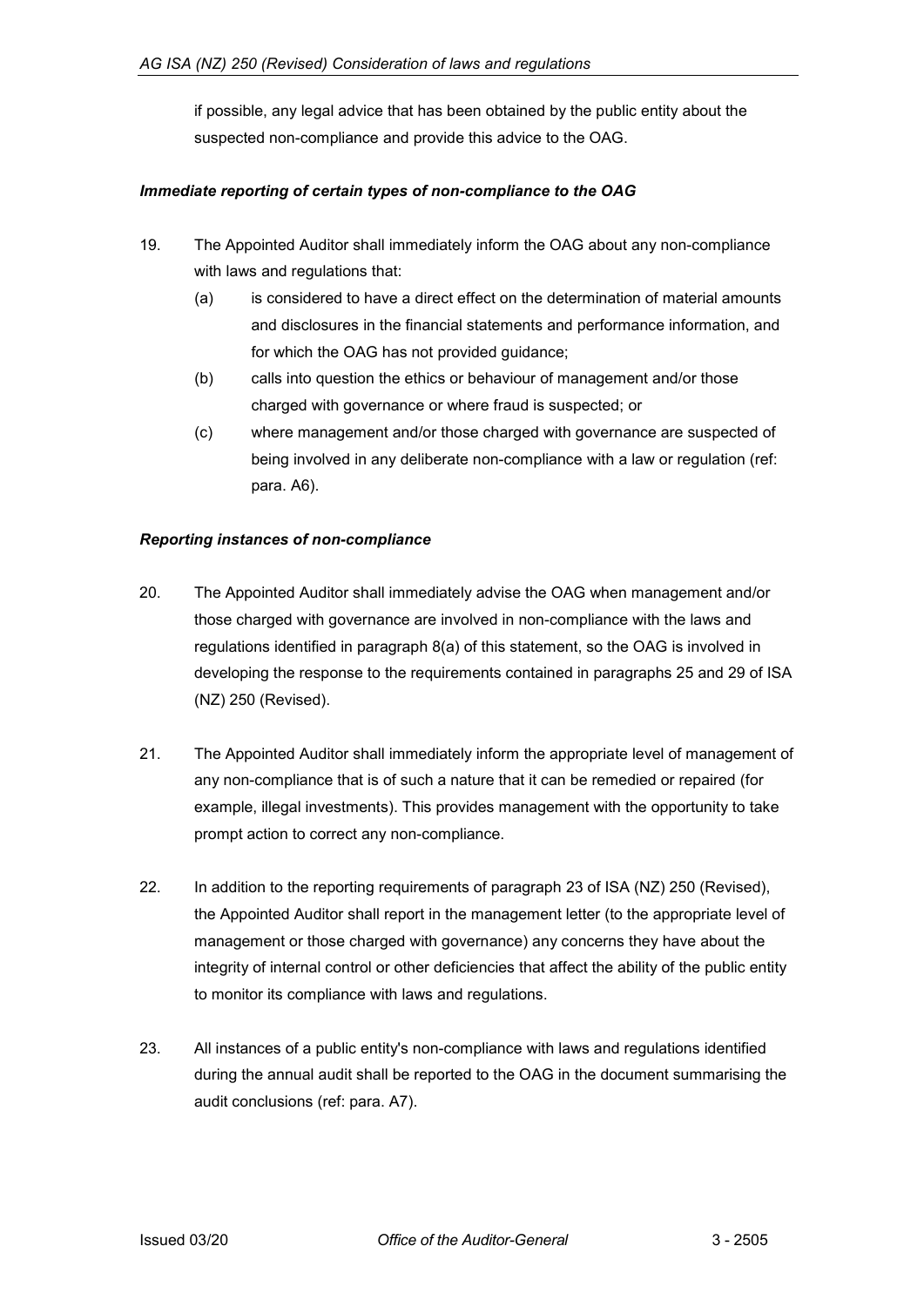#### *Reporting non-compliance in the audit report*

- 24. The Appointed Auditor shall follow any directions issued by the OAG on reporting noncompliance in the audit report including any requirements to have audit reports approved by the OAG Opinions Review Committee as outlined in AG ISA (NZ) 700.
- 25. Non-compliance that has a *pervasive effect* on the financial and performance information[4](#page-6-2) shall be referred by the Appointed Auditor to the Audit Quality group at the OAG. The Audit Quality group may request the Appointed Auditor to prepare a submission to the Auditor-General's Opinions Review Committee.
- 26. The Appointed Auditor shall follow any directions issued by the OAG covering how any non-compliance is to be reported in the audit report.
- 27. If the OAG has not issued any directions covering how the non-compliance is to be reported in the audit report, the Appointed Auditor shall consult the Audit Quality group about the appropriate audit report to issue when they identify non-compliance.

### <span id="page-6-0"></span>**Application and other explanatory material**

<span id="page-6-2"></span>-

#### <span id="page-6-1"></span>**The Auditor's Consideration of Compliance with Laws and Regulations** (ref: para. 10 - 15)

**\*\*\***

- A1. The nature and extent of audit procedures is to be determined by the Appointed Auditor, after considering the likelihood and the effect of non-compliance and any advice from the OAG, including the applicable audit brief. In addition, to the guidance in paragraph A11 in ISA (NZ) 250, Appointed Auditors may consider using the following audit procedures to meet the requirements of this statement:
	- enquiring of management about any instances of non-compliance or any new or unusual activities/transactions (for example, new ventures and tax-based or investment transactions) carried out during the year, and reviewing those activities/transactions;
	- reviewing minutes of management meetings or the public entity's internal compliance reports, as applicable;
	- reviewing systems and practices designed to monitor and report on compliance, or with compliance requirements embedded in them, and the adequacy of the public entity's policies and procedures governing compliance with relevant statutory obligations;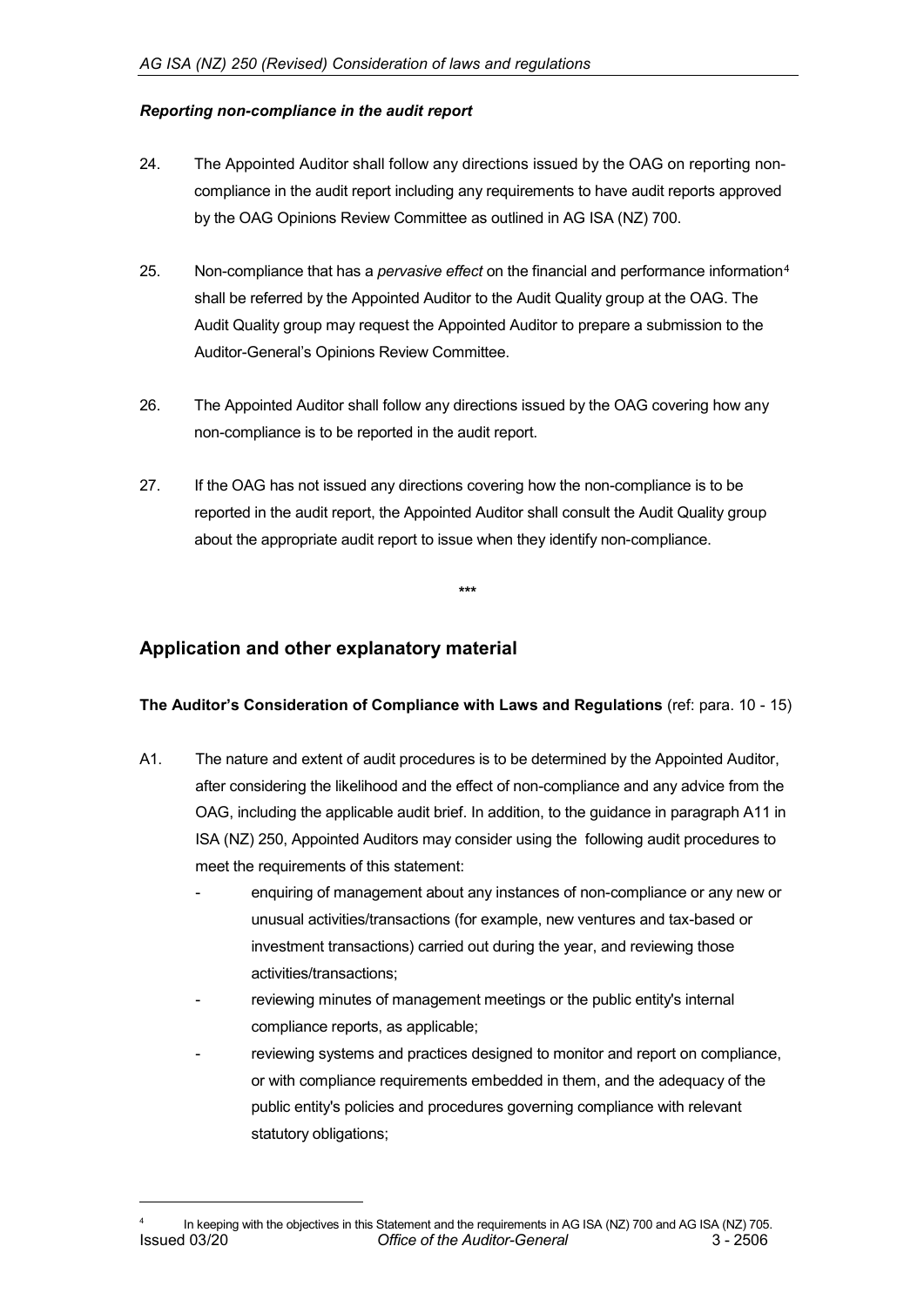- performing random or risk-based transaction tests that incorporate the element of checking for compliance with laws and regulations; and
- performing substantive tests of particular laws and regulations (such as those laws and regulations specifying the determination of material amounts and disclosures in the financial statements and performance information).
- A2. Audit procedures may be substantive in nature or place reliance, where appropriate, on the systems and practices designed to control and monitor compliance, or on both. In making a decision about what approach to use, Appointed Auditors must ensure that they meet the evidential requirements of the underlying auditing standards that have been issued by the Exernal Reporting Board.
- A3. If a substantive approach is taken, Appointed Auditors should apply audit procedures that provide a reasonable opportunity of detecting instances where non-compliance is considered to be material. Typically, substantive procedures will be directed to testing material year-end balances for the purposes of determining their fair presentation and whether they comply with those laws and regulations identified in accordance with the objectives in this statement where non-compliance may be material. For example, confirming whether an investment is lawful.
- A4. If the focus is primarily on the systems and practices, audit procedures should be designed to test the effectiveness of internal control, including the internal control environment, established by management to minimise the occurrence of non-compliance.

# <span id="page-7-0"></span>**Responding to identified or suspected non-compliance with Laws and Regulations** (ref: para. 16 - 27)

A5. The OAG, in consultation with the Appointed Auditor, may also write directly to the chief executive or governing body in certain circumstances when non-compliance is identified.

#### *Immediate reporting of certain non-compliance to the OAG*

A6. Assessment of non-compliance requires professional judgement and may need to be based on legal advice. If there is uncertainty about the fact of non-compliance with laws and regulations, the public entity should first be asked for its view, which may include reviewing any legal advice the entity has obtained.<sup>[5](#page-7-1)</sup> The Appointed Auditor is to consider that advice against any existing guidance provided by the OAG. If the OAG has not provided any existing guidance, the Appointed Auditor should consult with the OAG. The

-

<span id="page-7-1"></span>Issued 03/20 *Office of the Auditor-General* 3 - 2507 Note that the entity cannot be compelled to give Appointed Auditors or the OAG its legal advice. However, if an entity refuses to provide legal advice to the Appointed Auditor or to the OAG, this amounts to a limitation in scope and may result in a modification of the audit report.